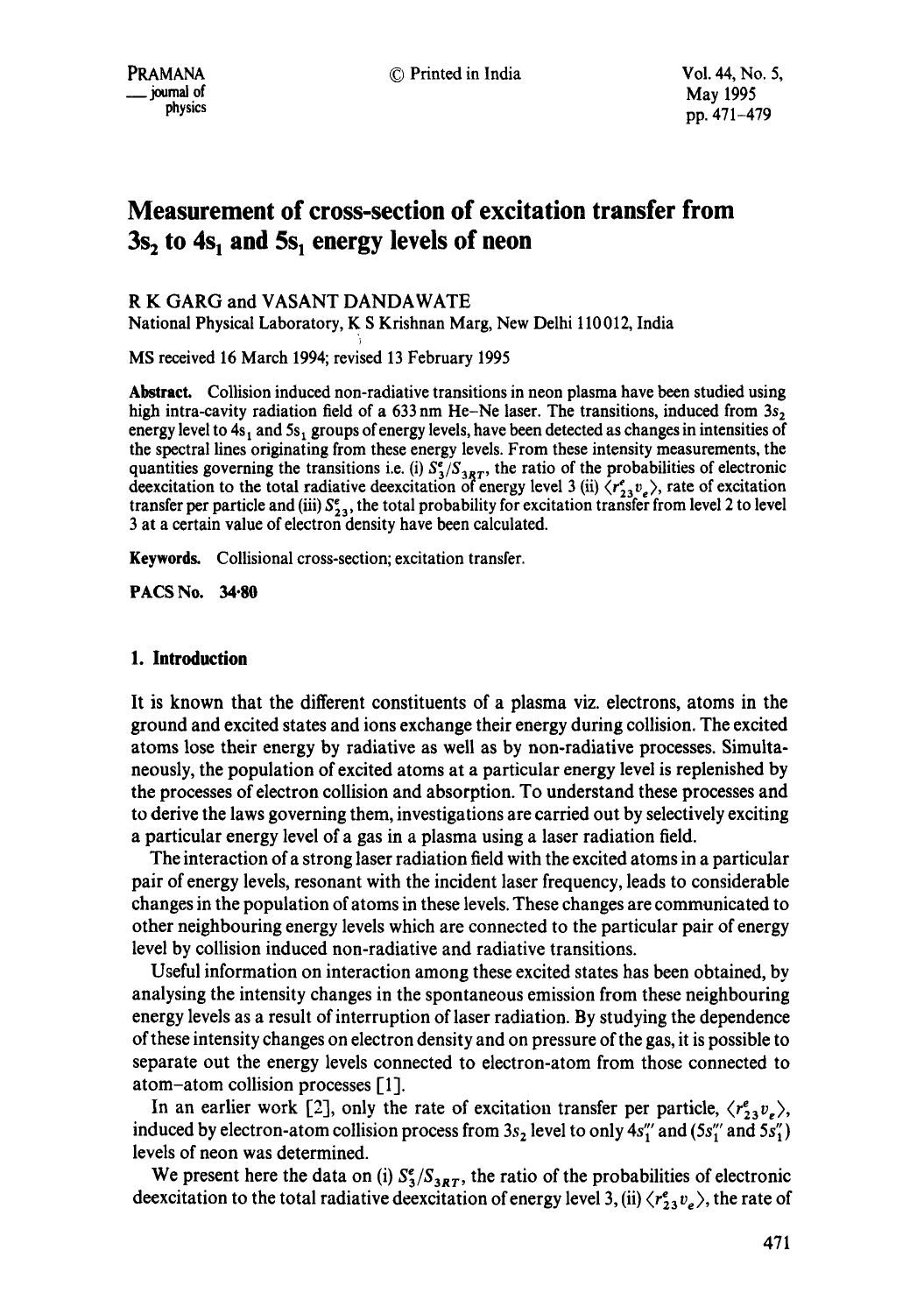#### *R K Garg and Vasant Dandawate*

excitation transfer per particle and (iii)  $S_{2,3}^e$ , the total probability for excitation transfer from level 2 to level 3 at a certain value of electron density obtained by electron-atom collision between the  $3s_2$  level of neon and the close-by energy levels,  $4s''_1$ ,  $4s''_1$ ,  $(5s''_1)$ and  $5s''_1$ ) and  $(5s''_1 \text{ and } 5s''_1)$  using the above technique.

We provide here the new data for the three quantities on excitation transfer from  $3s<sub>2</sub>$ to  $4s<sub>1</sub>$  and  $5s<sub>1</sub>$  groups of levels of neon and it also provides data on excitation transfer rate per particle in support of earlier work.

Experimental data on the transition between excited states are low compared to transitions from the ground state of the atoms. The great variety of practical problems calls for knowledge of a large number of quantities. Therefore maximum amount of experimental data on electron-atom collision processes is very essential.

#### 2, **Theory**

Let us consider an atomic system with two quantum states represented by 2 and 1 having energies  $E_2$  and  $E_1$ , with the frequency of radiation  $v_{21}$  obeying the relation  $E_2 - E_1 = hv_{21}$  as represented in figure 1(a). An incident laser radiation of frequency  $v_{21}$  on such an atomic system will redistribute the population of atoms at the levels 2 and 1 and thus decreases the difference of the population between 2 and 1. If the incident radiation is periodically interrupted, the static population  $N_1$  and  $N_2$  will be modulated with amplitudes  $\Delta N_1$  and  $\Delta N_2$  with phases opposite to each other.

Atomic levels denoted by 3 and 0 close to 2 and 1 respectively as shown in figure  $1(b)$ may also show modulation in their population as a consequence of transfer of excitation energy from levels 2 and 1 either due to non-radiative transitions involving collisions, or radiative transitions. The magnitude of these modulations at 0 and 3, in general will be determined by the efficiency of excitation transfer from levels 1 and 2 to



Figure 1. Schematic representation of an atomic system with two quantum states (a) (1) and (2) having two more energy states (b) (0) and (3) close to each of them respectively.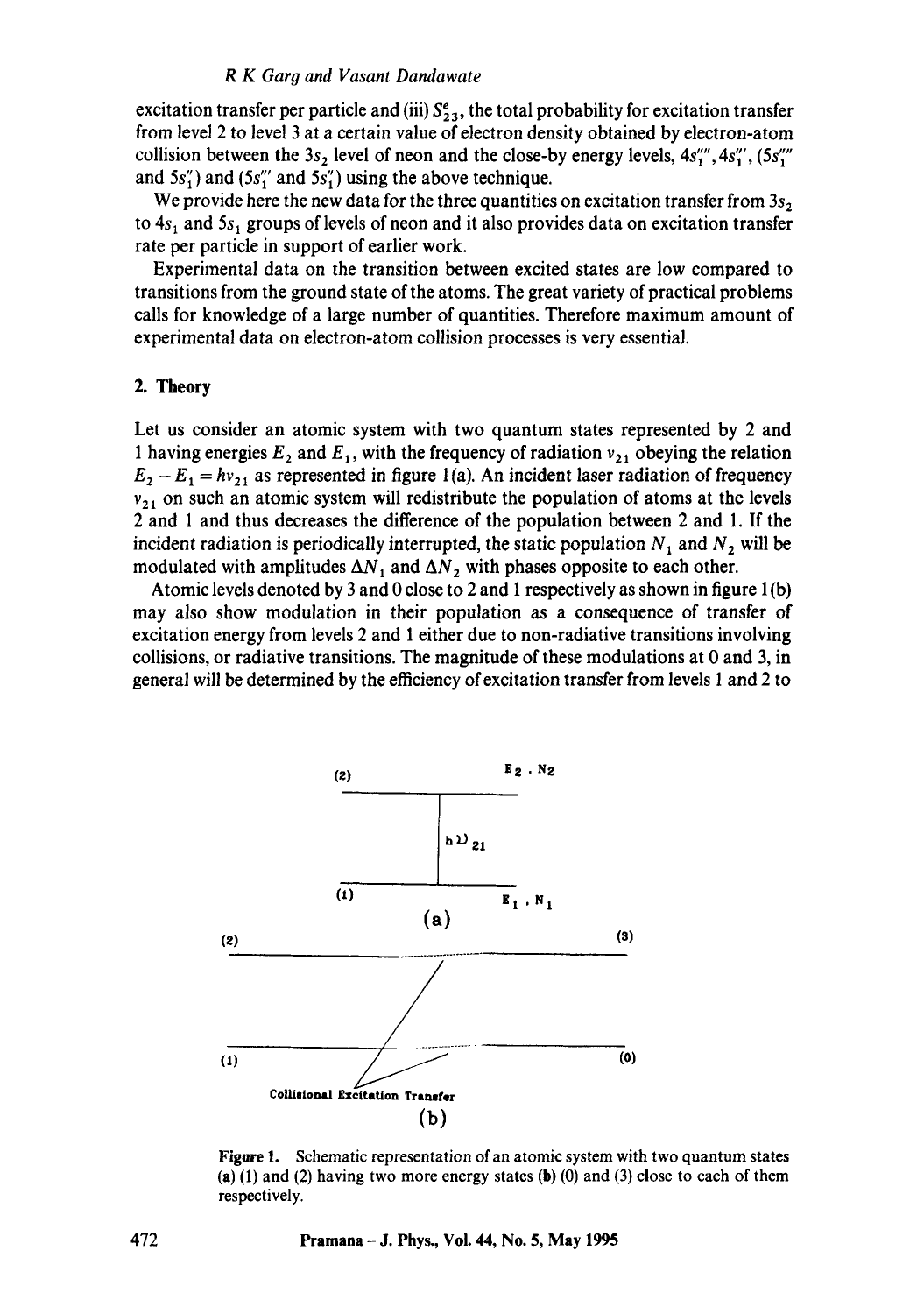# *Measurement of cross-section of excitation transfer*

these levels. The measurements of the amplitude and phases of modulation at levels 0 and 3 provide information on the rates of collisional non-radiative transitions as well as on radiative transitions. The collisional excitation transfer may involve either atom-atom collision or electron-atom collision. Level 3 can be considered free from the cascade radiative transitions from higher energy levels, at least as a result of incident laser radiation. But level 0 will certainly be affected by the cascade radiative transitions from level 2.

Equation 1 gives the relations derived by Khaikin [2] for the excitation transfer process from levels 2 to 3 caused by electron-atom collisions only.

$$
\frac{\Delta I_2}{\Delta I_3} = \frac{S_{3RT}}{\langle r_{23}^e v_e \rangle} \frac{A_2 v_2}{A_3 v_3 n_e} + \frac{\langle r_3^e v_e \rangle}{\langle r_{23}^e v_e \rangle} \frac{A_2 v_2}{A_3 v_3}
$$
(1)

where  $\Delta I_2$  and  $\Delta I_3$  are the intensity changes of spectral lines originating from levels 2 and 3 respectively,  $S_{3RT}$ , is the probability of radiative deexcitation from level 3 to other lower energy levels;  $\langle r_{23}^e v_e \rangle$ , is the rate of excitation transfer from levels 2 to 3, per particle induced by electron collision;  $v_e$ , is the average value of electron velocity;  $A_2$  and  $v_3$  and  $A_3$  and  $v_4$ , are the Einstein coefficients for spontaneous emission from levels 2 and 3 respectively to some other lower level and the corresponding frequency of emission;  $n_e$ , is the electron density; and  $r_3$ , is the effective cross-section of the non-radiative deexcitation rate of levels 3 to 2 and all other levels by electron collision.

Equation (1) reduces to the form

$$
y = ax + b \tag{2}
$$

where

$$
y = \frac{\Delta I_2}{\Delta I_3},\tag{2a}
$$

$$
a = \frac{S_{3RT}}{\langle r_{23}^e v_e \rangle} \frac{A_2 v_2}{A_3 v_3},\tag{2b}
$$

$$
x = 1/n_e, \tag{2c}
$$

$$
b = \frac{\langle r_3^e v_e \rangle A_2 v_2}{\langle r_{23}^e v_e \rangle A_3 v_3}.
$$
 (2d)

From (2a-2d), we see that by measuring the modulation in intensities of the spectral line originating from levels 2 and 3 at different values of electron density, we can plot a linear relation between  $\Delta I_2/\Delta I_3$  and  $1/n_e$ . From this linear plot, we determine:  $S_3^e/S_{3RT}$ ,  $\langle r_{23}^e v_e \rangle$  and  $S_{23}^e$ .

 $S_3^e/S_{3RT}$ , the ratio of the probabilities of electronic deexcitation to the total radiative deexcitation of energy level 3 is obtained from (2b) and (2d) as follows:

$$
\frac{S_s^e}{S_{3RT}} = \frac{\langle r_s^e v_e \rangle}{S_{3RT}} n_e = b/a n_e
$$
 (3)

where  $S_3^e$  is the total non-radiative rate of levels 3 to 2 and all other levels by electron collision, *a* is the slope of linear plot between  $\Delta I_2/\Delta I_3$  and  $1/n_e$  and *b* is the intercept on  $\Delta I_2/\Delta I_3$  axis.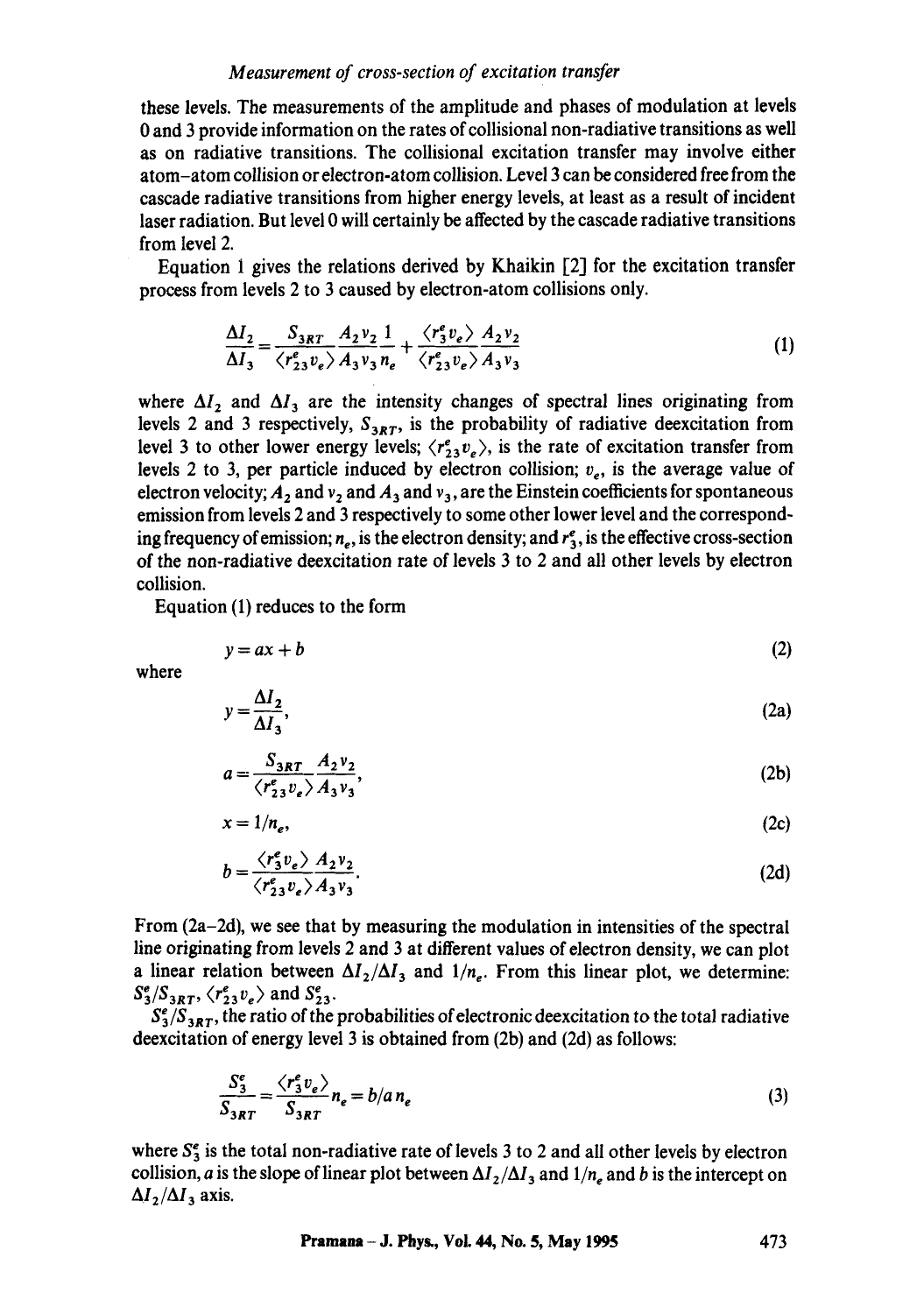#### *R K Garg and Vasant Dandawate*

 $\langle r^e_{33} v_{\rho} \rangle$ , the rate of excitation transfer per particle is obtained by rewriting (2b) as:

$$
\langle r_{23}^e v_e \rangle = \frac{A_2 v_2 S_{3RT}}{A_3 v_3 a},\tag{4}
$$

where  $A_2$  is the transition probability of the spectral line originating from level 2;  $S_{3RT}/A_3$  is the ratio of the probability of radiative deexcitation from level 3 to other lower energy levels to the transition probability of the spectral line originating from level 3. These have been taken from theoretical data of Khaikin [2] and lnatsugu and Holmes  $[4]$ .

 $S_{23}^e$ , the total probability for excitation transfer from levels 2 to 3 at a certain value of electron density  $n_e$  is obtained as follows:

$$
S_{23}^e = \langle r_{23}^e v_e \rangle \times n_e \tag{5}
$$

where  $\langle r_{23}^e v_e \rangle$  is given by (4).

#### **3. Experimental set-up**

The experimental arrangement is shown in figure 2. NPL developed Brewster angle He-Ne laser, of 700 mm length and 1000 mm cavity length was used to generate high intra-cavity laser power by using both the mirrors with reflectivity of 99.8%. This intra-cavity laser radiation passes through a 100mm long discharge plasma cell placed in a tandem with the laser plasma tube. The laser is operated by a constant current power supply and the laser output power stability is better than  $0.1\%$ . As the detecting technique uses a lock-in amplifier, it was observed that  $0.1\%$  power stability of the laser power is sufficient for the present study. There is a provision to vary the electric



**Figure 2.**  Schematic representation of the experimental set-up.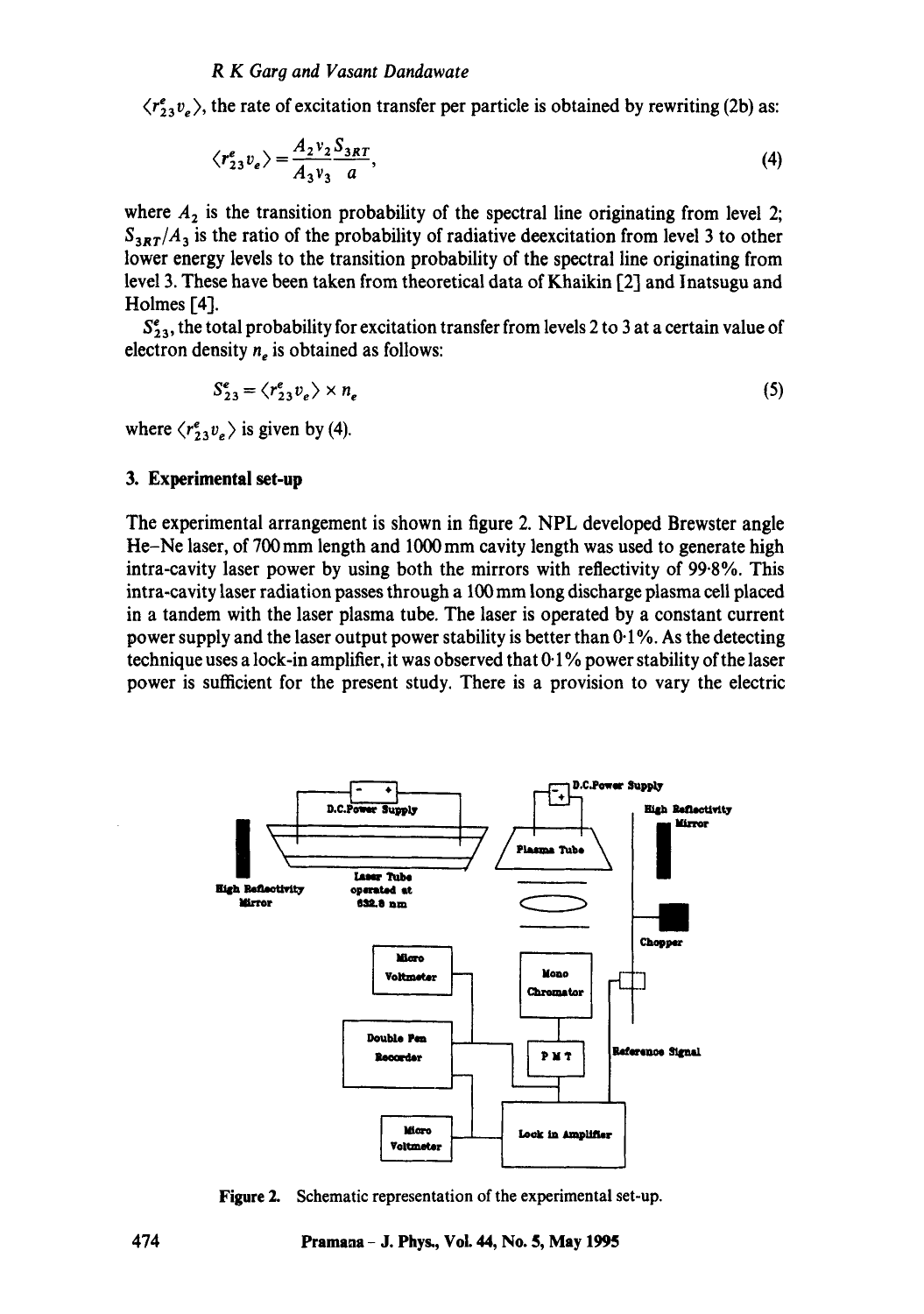## *Measurement of cross-section of excitation transfer*

discharge current through the He-Ne mixture in this cell. Intensity of the spectral lines emitted through the side walls of the discharge cell have been studied using the usual combination of monochromator, a photomultiplier and a microvoltmeter. As the magnitude of the intensity changes induced by laser radiation is very small, a chopper and lock-in amplifier were also used to detect them. The chopping frequency used in this experiment was 34 Hz.

As the response of the detecting system varies with the spectral range, the whole system was calibrated using a light source whose spectral radiant emittance was calibrated against a PTB standard lamp. For determining the electron density value in a He-Ne plasma obtained in a tube diameter of  $3 \text{ mm}$  at a pressure of  $1.2 \text{ torr}$ , values obtained by earlier workers  $[2, 3]$  based on radio frequency technique were used. These values show that the electron density is linearly dependent on the range of discharge current considered (10 to 100 mA) and its value is  $5 \times 10^{10}$ /cm<sup>3</sup> at 10 mA under the above mentioned conditions.

## **4. Observations**

Figure 3 gives some of the energy levels of neon. The 633 nm laser radiation occurs due to transitions of the atoms from  $3s_2$  to  $2p_4$  states. At the time the laser radiation field is interrupted by the chopper, the stimulation of the atoms in the  $3s<sub>2</sub>$  state to deexcite to  $2p_4$  is stopped and therefore the population of the atoms in the  $3s_2$  state increases. It has been experimentally observed that all the spectral lines originating from the  $3s<sub>2</sub>$  level have shown an increase in intensity. At the same time, the population of the atoms in



**Figure** 3. Schematic representation of some of the energy levels of NeI. The energy spacing is only representative and not as per actual values.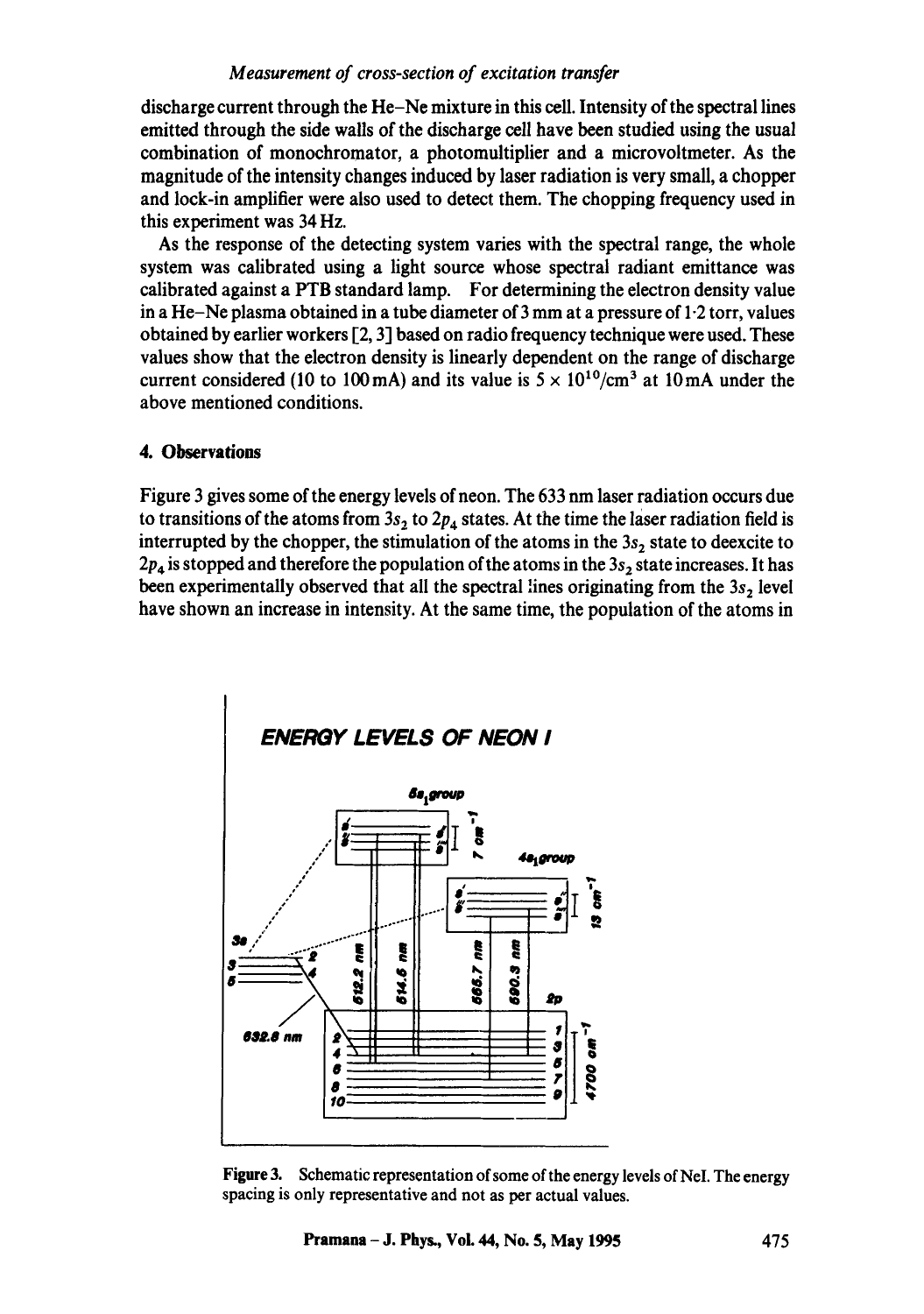#### *R K Garg and Vasant Dandawate*

the  $2p_4$  state has decreased. The percentage change in the intensity of the lines originating from these two levels is about 20. This change in  $3s<sub>2</sub>$  level population gets communicated to adjoining energy levels and for those within  $3500 \text{ cm}^{-1}$  a modulation up to  $5\%$  is produced.

If the change in the intensity of a particular line originating from a particular energy level x is denoted as  $\Delta I_x$  and the change in the intensity of a line from  $3s_2$  level as  $\Delta I_{3s_2}$ , then  $\Delta I_x/\Delta I_{3s}$  is a measure of the magnitude of the population change that is getting communicated to the level x due to the population change in the level  $3s<sub>2</sub>$ .

Out of the large number of energy levels the  $4s<sub>1</sub>$  and  $5s<sub>1</sub>$  groups were selected for detailed study. In the case of  $4s_1$  group, only the levels  $4s''_1$  and  $4s''_1$  were connected to  $3s<sub>2</sub>$  by electron-atom collision process, giving rise to radiations of 565.7 nm and 590"2 nm respectively. However, it was not possible to spectrally isolate a spectral line which would represent the sub-levels of  $5s_1$  group; the lines at  $512.2$  nm and  $514.5$  nm were taken to represent the two sub-levels  $(5s''_1 \text{ and } 5s''_1)$  and  $(5s''_1 \text{ and } 5s''_1)$  respectively. The intensity change  $\Delta I_{543.4}$  of line 543.4 nm originating from 3s<sub>2</sub> to 2p<sub>10</sub> level has been taken as modulation at  $3s$ , level.

The ratio of the changes in intensity of the line 543.4 nm to the lines under study has been obtained at different values of electron density  $n_e$ . A graph between  $I_{543.4}/\Delta I_x$  and  $1/n_e$ , where x corresponds to the spectral lines under study, gives a linear plot from which the values of quantities  $a$  and  $b$  in (3) and (4) have been obtained. Such plots obtained for the spectral lines 565-7 nm, 590.2 nm, 512.2 nm and 514.5 nm are given in figures 4a-d respectively.

#### **5. Results**

The values of  $S_3^e/S_{3RT}$ ,  $\langle r_{23}^e v_e \rangle$  and  $S_{23}^e$  defined in the text, obtained for the above given energy levels  $4s''''_1$ ,  $4s''_1$ ,  $(5s''_1$  and  $5s''_1)$  and  $(5s''_1$  and  $5s''_1)$  of neon are given in table 1. It



**Figure** 4(a). Variation of the ratio of intensity changes of two spectral lines at 543.4 and 565.7 nm, representing the two states of neon,  $3s_2$  and  $4s''$  respectively, with respect to the reciprocal of electron density of the plasma in the cell.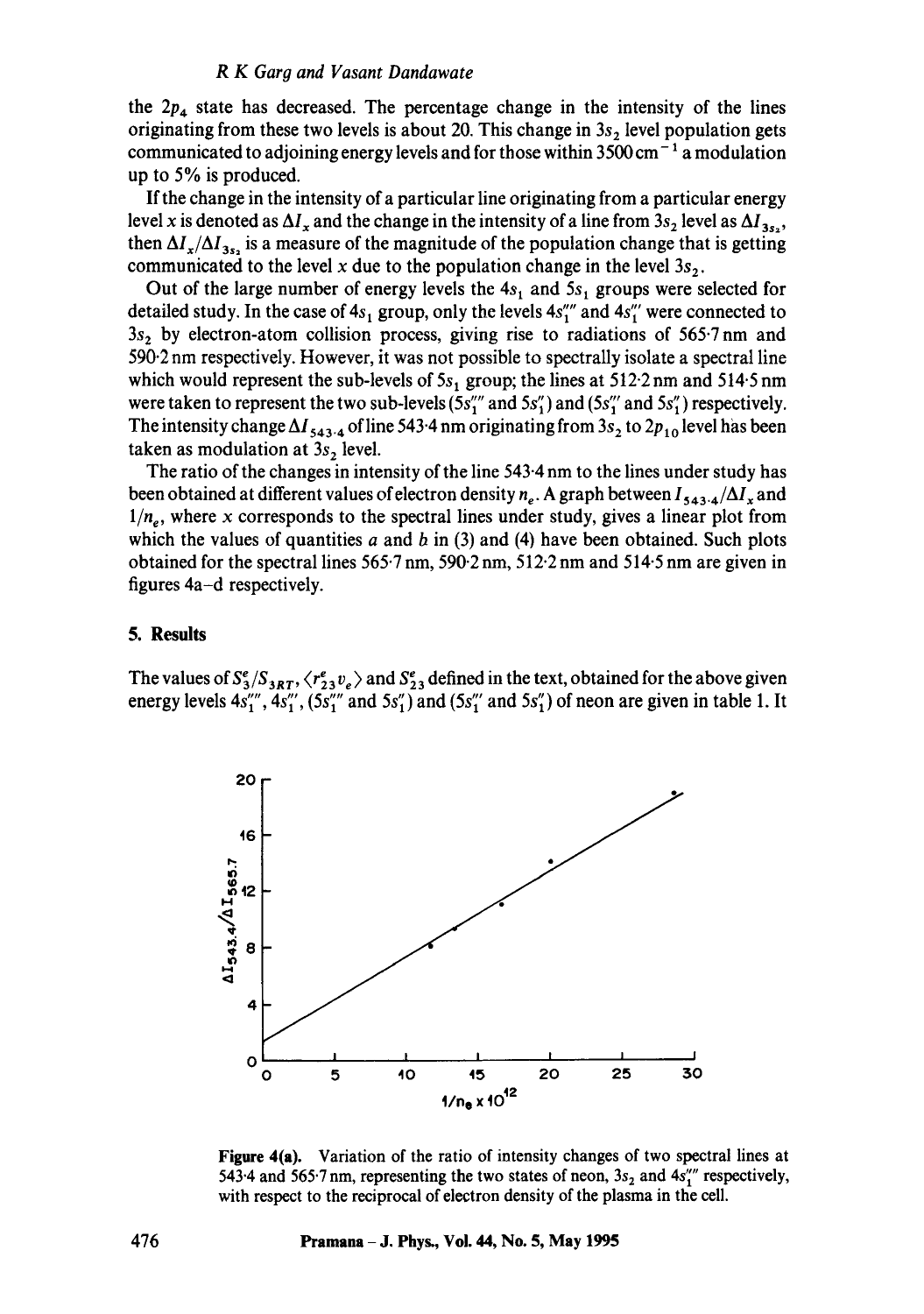*Measurement of cross-section of excitation transfer* 



Figure 4(b). Variation of the ratio of intensity changes of two spectral lines at 543.4 and 590.2 nm, representing the two states of neon,  $3s_2$  and  $4s''_1$  respectively, with respect to the reciprocal of electron density of the plasma in the cell.



Figure 4(c). Variation of the ratio of intensity changes of two spectral lines at 543.4 and 512<sup>.</sup>2 nm, representing the two states of neon,  $3s<sub>2</sub>$  and  $(5s''<sub>1</sub>$ <sup>m</sup> and  $5s''<sub>1</sub>$ ) respectively, with respect to the reciprocal of electron density of the plasma in the cell.

can be noted that the values of the three quantities for  $4s''''_1$  and  $(5s''''_1$  and  $5s''_1)$  energy levels are being reported for the first time.

In table 1 the values of Khaikin [2] for one quantity  $\langle r_{23}^e v_e \rangle$  for levels  $4s''_1$  and  $(5s''_1)$ and  $5s''_1$ ) are given for comparison. It can be seen that the values obtained by us agree well with this.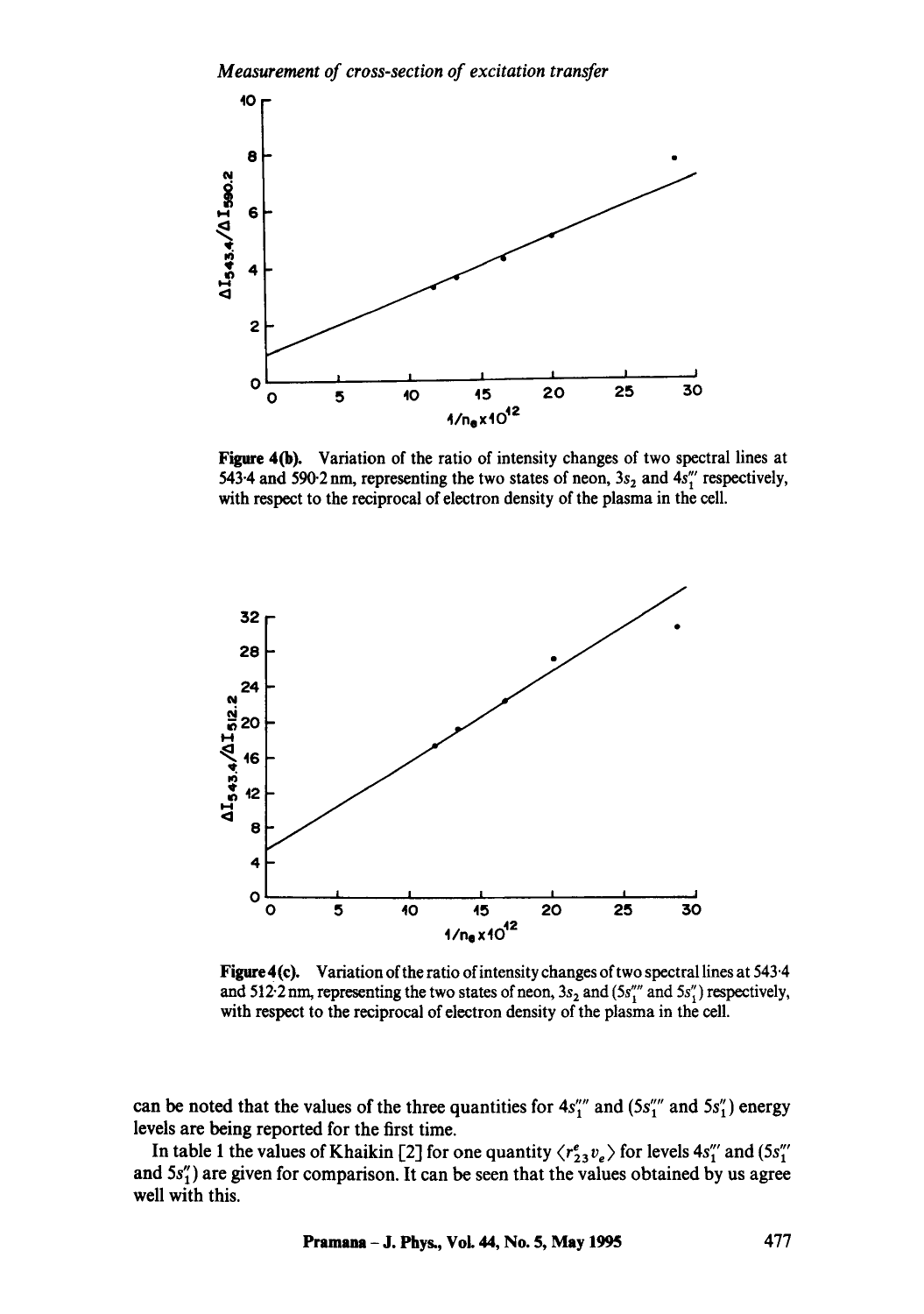

Figure 4(d). Variation of the ratio of intensity changes of two spectral lines at 543.4 and 514.5 nm, representing the two states of neon,  $3s_2$  and  $(5s''_1$  and  $5s''_1)$ respectively, with respect to the reciprocal of electron density of the plasma in the cell.

| Energy level<br>$(P.N.)^*$<br>with spectral<br>line (nm) | $S_3^e/S_{3RT}$<br>at<br>10 mA | $\langle r_{23}^e v_{\nu} \rangle$<br>$\text{cm}^3/\text{s}$<br>$(x 10^{-8})$ | $S_{23}^e$ s at<br>$n_e = 5 \times 10^{10}$<br>$(x 10^7)$ | $\langle r^e_{23}v_e\rangle^{**}$<br>$\text{cm}^3/\text{s}$<br>$(x 10^{-8})$ |
|----------------------------------------------------------|--------------------------------|-------------------------------------------------------------------------------|-----------------------------------------------------------|------------------------------------------------------------------------------|
| $4s'''_1(565.7)$                                         | 0:11                           | 1420                                                                          | 0.07                                                      |                                                                              |
| 4s''(590.2)                                              | 0.19                           | 2150                                                                          | 0:11                                                      | 2200                                                                         |
| $5s_1''''$ and $5s_1''$<br>(512.2)                       | 0.27                           | 390                                                                           | 0.02                                                      |                                                                              |
| $5s''_1$ and $5s''_1$<br>(514.5)                         | 0.18                           | 410                                                                           | 0.02                                                      | 370                                                                          |

Table 1. Values of quantities governing the laser induced transitions from intensity measurements.

\* P.N. represents Paschen Notation; \*\* From Khalkin [2]

#### **6. Conclusions and discussion**

(1) The values of excitation transfer rate per particle  $\langle r^e_{23} v_e \rangle$ , obtained experimentally, is quite high ( $\approx 10^{-5}$ ) compared to the typical values of  $\langle rv \rangle$  from ground state which are of the order of  $10^{-8}$ cm<sup>3</sup>/s.

This is attributed to the fact that (i) the geometrical cross-section of the excited atoms in  $4s<sub>1</sub>$  and  $5s<sub>1</sub>$  groups of energy levels exceed by about 2 orders of magnitude to those of the ground state atoms,and (ii) because of the small energy discrepancy between the participating levels, this process has a resonance nature and cross-section for such processes high.

(2) The probability of radiative deexcitation of the level  $3s_2$  of neon is  $2.1 \times 10^7$ . Now as per table 1 the probability of excitation transfer  $S_{23}^e$  from  $3s_2$  to say  $4s_1$  by electron